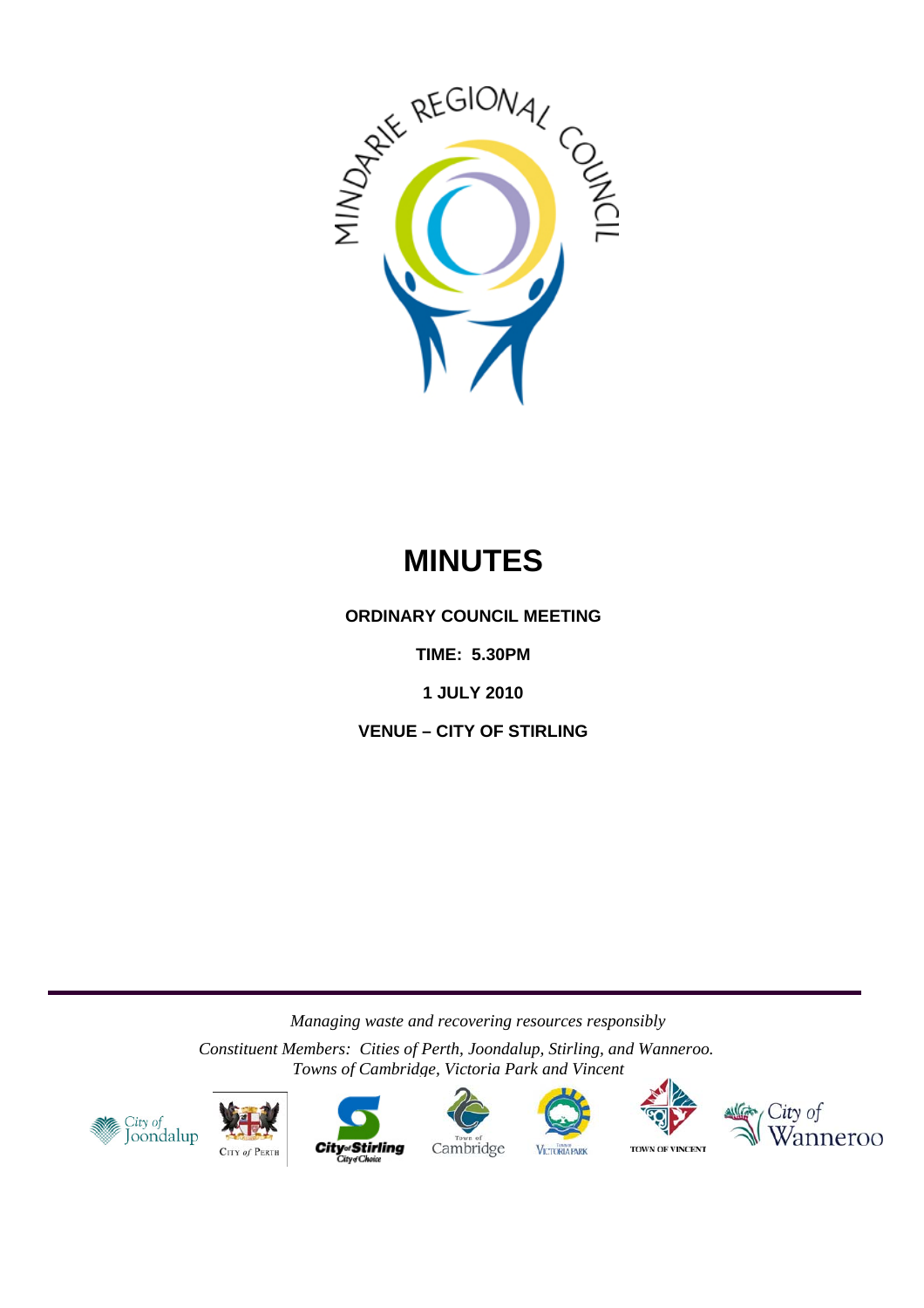# **MINDARIE REGIONAL COUNCIL**

#### **NOTICE OF MEETING**

25 June 2010

Councillors of the Mindarie Regional Local Government are respectfully advised that an Ordinary Meeting of the Council will be held in the Council Chambers of the City of Stirling, 25 Cedric Street, Stirling, at 5.30pm on Thursday 1 July 2010.

The business papers pertaining to the meeting follow.

Your attendance is requested.

**KEVIN POYNTON Chief Executive Officer** 

# **MINDARIE REGIONAL COUNCIL - MEMBERSHIP**

Cr J Bissett (John) Town of Victoria Park Cr D Boothman (David) City of Stirling Cr R Butler (Rob) City of Perth Cr S Cooke (Sharon) City of Stirling Cr S Farrell (Steed) Town of Vincent Cr R Fishwick (Russ) City of Joondalup Cr L Gray JP (Laura) City of Wanneroo Cr K Hollywood (Kerry) City of Joondalup Cr D Newton JP (Dot) City of Wanneroo Cr C MacRae (Corinne) Town of Cambridge Cr J Robbins (Jason) City of Stirling Cr B Stewart (Bill) City of Stirling

NB: Although some Councils have nominated alternate members, it is a precursor to any alternate member acting that a Council carries a specific resolution for each occasion that the alternate member is to act, referencing Section 51 of the Interpretation Act. The current Local Government Act does not provide for the appointment of deputy or alternate members of Regional Councils. The DLGRD is preparing an amendment to rectify this situation.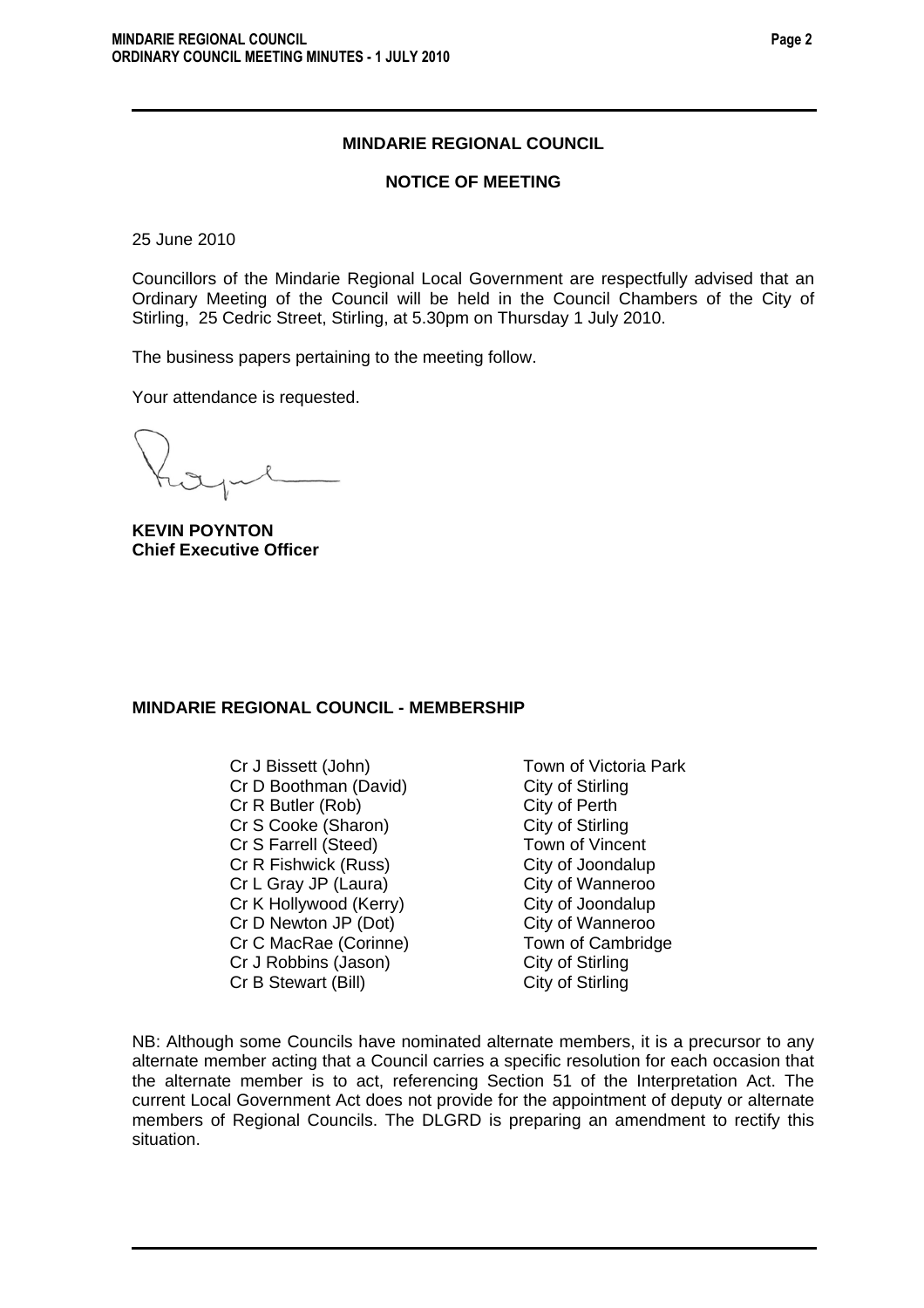#### **MINUTES OF THE ORDINARY COUNCIL MEETING OF THE MINDARIE REGIONAL COUNCIL HELD IN THE COUNCIL CHAMBERS OF THE CITY OF STIRLING, 25 CEDRIC STREET, STIRLING, WESTERN AUSTRALIA ON THURSDAY 1 JULY 2010 COMMENCING AT 5.30PM.**

| <b>PRESENT:</b>                                             | Chairman | <b>Cr R Fishwick</b><br>Cr J Bissett<br>Cr R Butler<br>Cr S Cooke<br>Cr S Farrell<br>Cr L Getty JP<br>Cr L Gray JP<br>Cr K Hollywood<br>Cr C MacRae<br>Cr D Newton JP<br>Cr J Robbins<br>Cr B Stewart (departed 6.50pm) |                                    |  |  |
|-------------------------------------------------------------|----------|-------------------------------------------------------------------------------------------------------------------------------------------------------------------------------------------------------------------------|------------------------------------|--|--|
| <b>APOLOGIES:</b>                                           |          | Cr D Boothman                                                                                                                                                                                                           |                                    |  |  |
| <b>ABSENT:</b>                                              |          | Nil                                                                                                                                                                                                                     |                                    |  |  |
| <b>IN ATTENDANCE:</b><br>Mindarie Regional Council Officers |          | K F Poynton<br>K Dhillon<br>K van Son<br>L Nyssen<br>M Tolson                                                                                                                                                           | <b>Chief Executive Officer</b>     |  |  |
| <b>Member Council Officers</b>                              |          | E Albrecht<br>C Colyer<br>D Forster<br><b>T</b> Halls<br>P Hoar<br>S Spinks<br>J Wong                                                                                                                                   |                                    |  |  |
| Consultants                                                 |          | I Watkins                                                                                                                                                                                                               |                                    |  |  |
| <b>VISITORS:</b>                                            |          | Nil                                                                                                                                                                                                                     |                                    |  |  |
| <b>MEDIA:</b>                                               |          |                                                                                                                                                                                                                         | A Wilson-Chapman                   |  |  |
| <b>PUBLIC:</b>                                              |          | P Davies                                                                                                                                                                                                                | Mayor S Withers, Town of Cambridge |  |  |

Confirmed by resolution of the Council on 26 August 2010.

………………………………………………………Chairman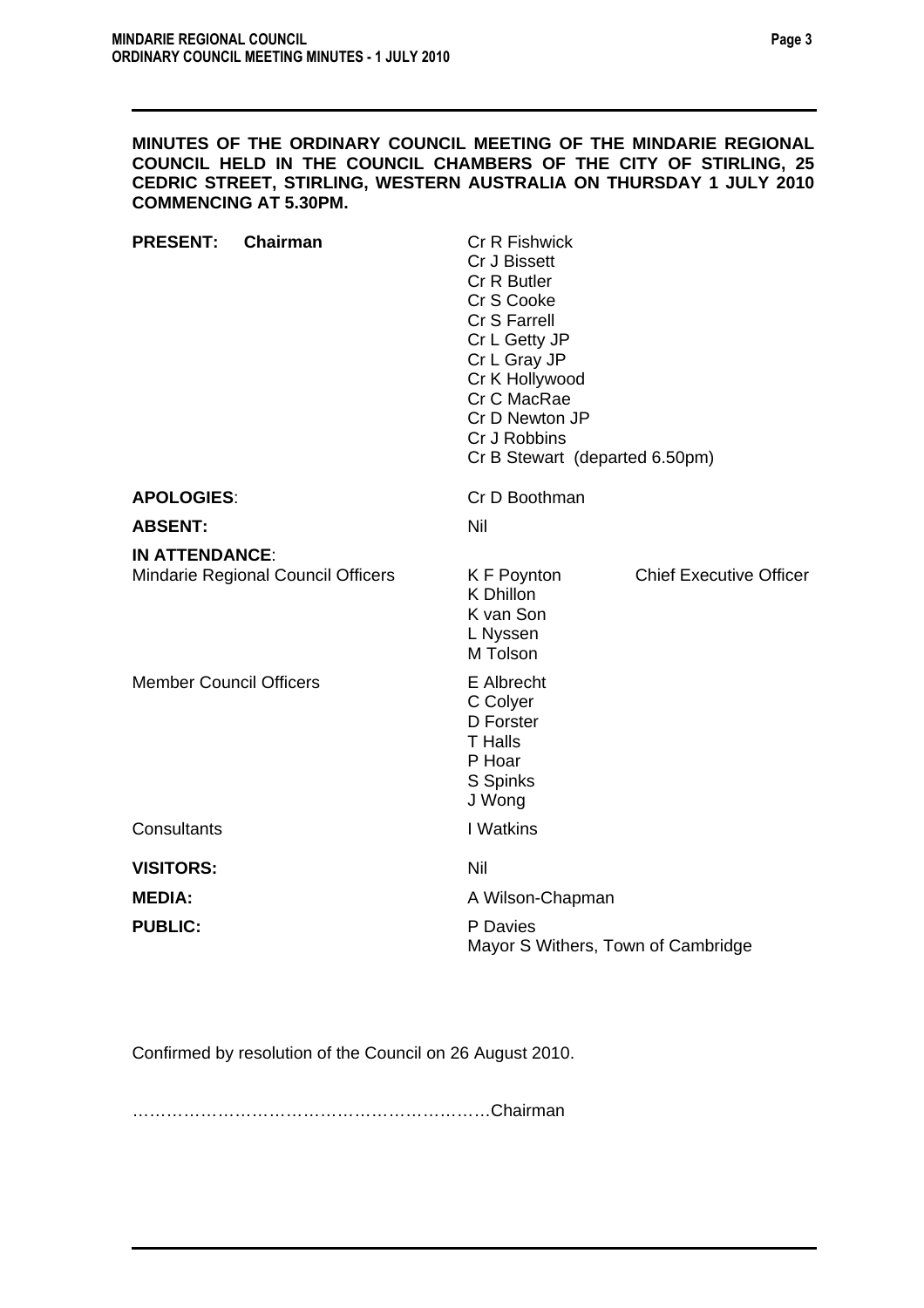# **MINUTES**

# **TABLE OF CONTENTS**

| <b>ITEM</b>             | <b>SUBJECT</b>                                                        | <b>FILE NO</b> | <b>PAGE NO</b>  |
|-------------------------|-----------------------------------------------------------------------|----------------|-----------------|
| $\mathbf{1}$            | OATHS/AFFIRMATIONS OF ALLEGIANCE AND<br><b>DECLARATIONS OF OFFICE</b> | N/A            | P7              |
| 2 <sup>2</sup>          | <b>QUESTION TIME</b>                                                  | N/A            | P7              |
| $\mathbf{3}$            | <b>ATTENDANCE AND APOLOGIES</b>                                       | N/A            | P7              |
| $\overline{\mathbf{4}}$ | <b>MINUTES</b>                                                        | N/A            | P7              |
| 4.1                     | <b>ORDINARY COUNCIL MEETING -</b><br>22 APRIL 2010                    | N/A            | P7-9            |
| 4.2                     | SPECIAL COUNCIL MEETING -<br>6 MAY 2010                               | N/A            | P <sub>9</sub>  |
| 4.3                     | SPECIAL COUNCIL MEETING -<br>24 JUNE 2010                             | N/A            | P9-10           |
| $5\phantom{1}$          | <b>ANNOUNCEMENTS</b>                                                  | N/A            | P <sub>10</sub> |
| $6\phantom{1}$          | <b>DEPUTATIONS</b>                                                    | N/A            | P11             |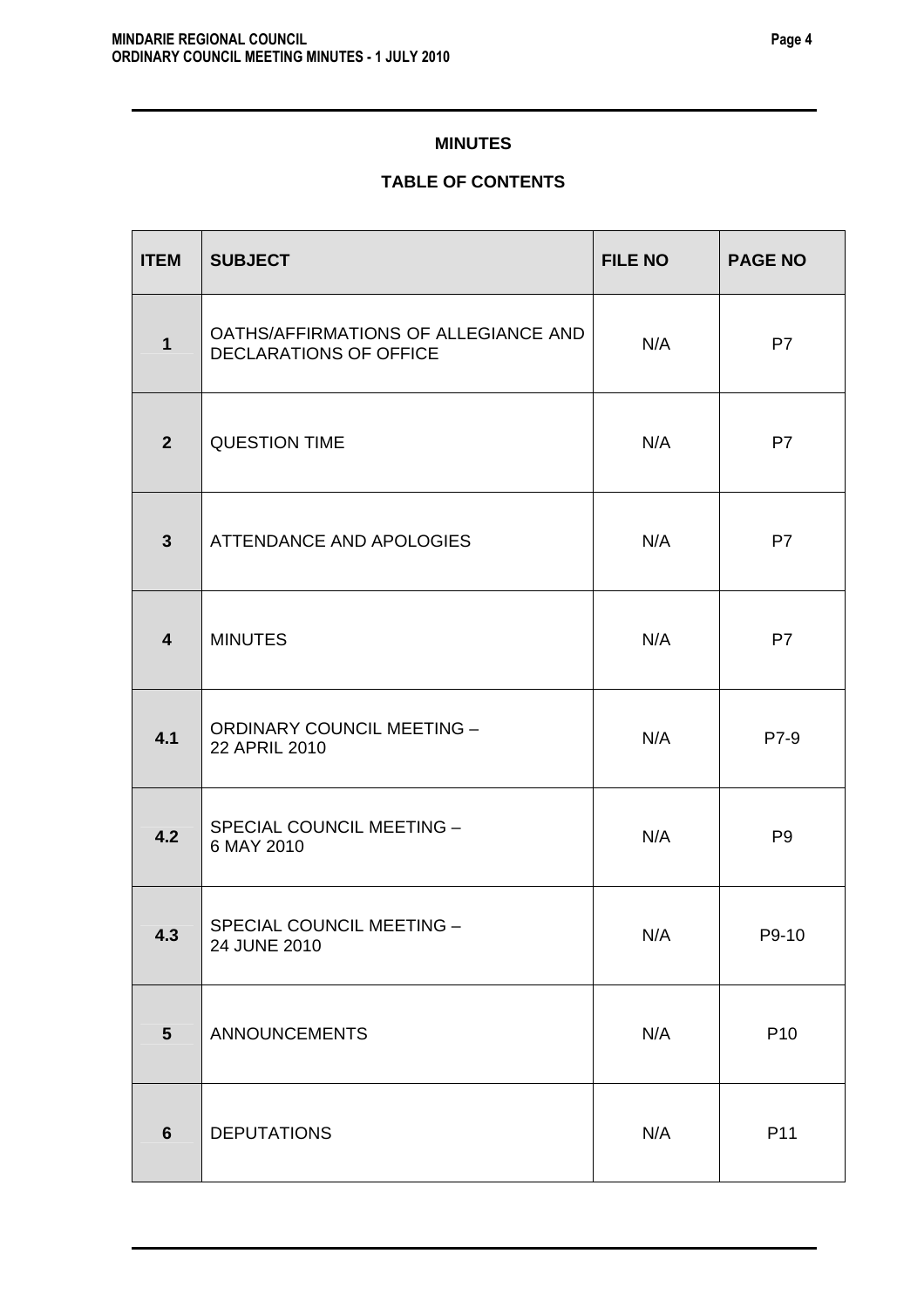| $\overline{7}$ | BUSINESS ARISING FROM A PREVIOUS<br>MEETING TREATED AS AN ORDER OF THE<br><b>DAY</b>                                | N/A            | P <sub>11</sub>     |
|----------------|---------------------------------------------------------------------------------------------------------------------|----------------|---------------------|
| 8              | <b>REPORTS</b><br>(Declaration of Financial/Conflict of Interest to be<br>recorded prior to dealing with each item) | N/A            | P <sub>11</sub>     |
| 8.1            | CHIEF EXECUTIVE OFFICER                                                                                             | N/A            | P <sub>11</sub>     |
| 8.1.1          | <b>BUSINESS REPORT FOR THE PERIOD</b><br>23 APRIL 2010 - 4 JUNE 2010                                                | COR/8          | P11-12              |
| 8.1.2          | RESOURCE RECOVERY FACILITY UPDATE<br>REPORT FOR THE PERIOD 26 MARCH 2010 -<br>2 MAY 2010                            | WST/13-02      | P <sub>12</sub>     |
| 8.1.3          | <b>CONFIDENTIAL ITEM</b><br><b>RRFA WASTE DIVERSION TARGET</b>                                                      | <b>WST/179</b> | P <sub>16</sub> -18 |
| 8.1.4          | <b>CONFIDENTIAL ITEM</b><br>FUTURE LANDFILL SITE INVESTIGATION AND<br>PROPOSAL TO PURCHASE LAND                     | <b>WST/31</b>  | P18-19              |
| 8.1.5          | AUDIO RECORDING OF MRC COUNCIL<br><b>MEETINGS</b>                                                                   | GOV/34         | P <sub>13</sub>     |
| 8.1.6          | FINANCIAL STATEMENTS FOR THE PERIODS<br>ENDED 31 MARCH 2010 - 30 APRIL 2010                                         | FIN/5-02       | P <sub>14</sub>     |
| 8.1.7          | LIST OF PAYMENTS FOR THE MONTHS<br>ENDED 31 MARCH 2010 - 30 APRIL 2010                                              | $Fin/5-02$     | P <sub>14</sub>     |
| 8.2            | AUDIT COMMITTEE MEETING - 8 JUNE 2010                                                                               | N/A            | P <sub>14</sub>     |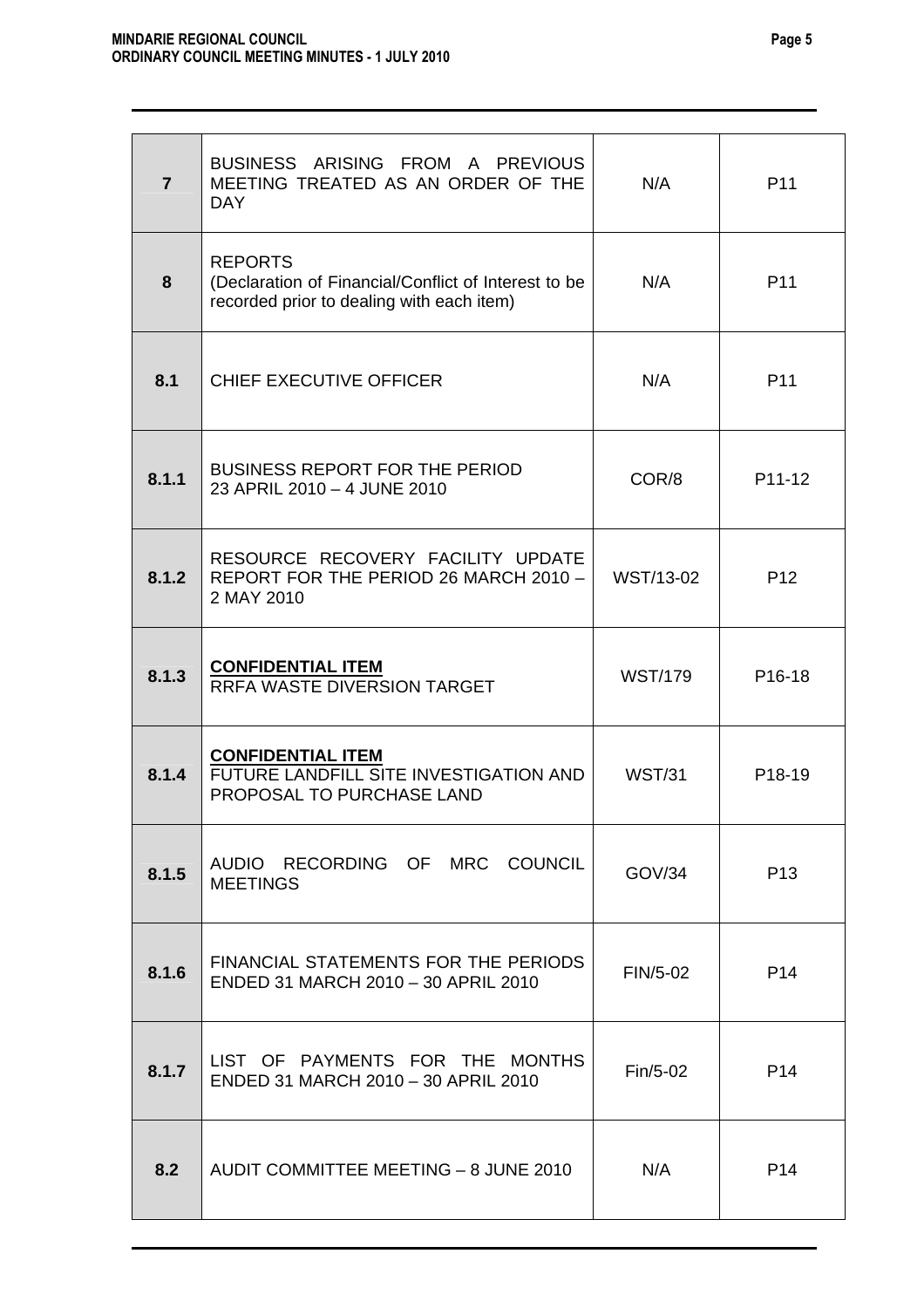| 8.2.1 | APPOINTMENT OF AUDITOR FOR NEXT<br><b>TERM OF THREE YEARS</b>                                                                                                                                     | FIN/124 | P14-15              |
|-------|---------------------------------------------------------------------------------------------------------------------------------------------------------------------------------------------------|---------|---------------------|
| 8.3   | STRATEGIC PROJECTS<br><b>COMMITTEE</b><br><b>MINUTES - 14 MAY 2010</b><br>Item 1 - Strategic Integrated Regional Plan<br>Item 2 - Future Landfill Site Investigation<br>Item 3 - Budget 2010/2011 | N/A     | P <sub>15</sub> -16 |
| 9     | <b>NOTICE OF MOTION</b>                                                                                                                                                                           | N/A     | P <sub>19</sub>     |
| 10    | <b>GENERAL BUSINESS</b>                                                                                                                                                                           | N/A     | P <sub>19</sub>     |
| 11    | <b>NEXT MEETING</b>                                                                                                                                                                               | N/A     | P <sub>19</sub>     |
| 12    | <b>CLOSURE</b>                                                                                                                                                                                    | N/A     | P <sub>19</sub>     |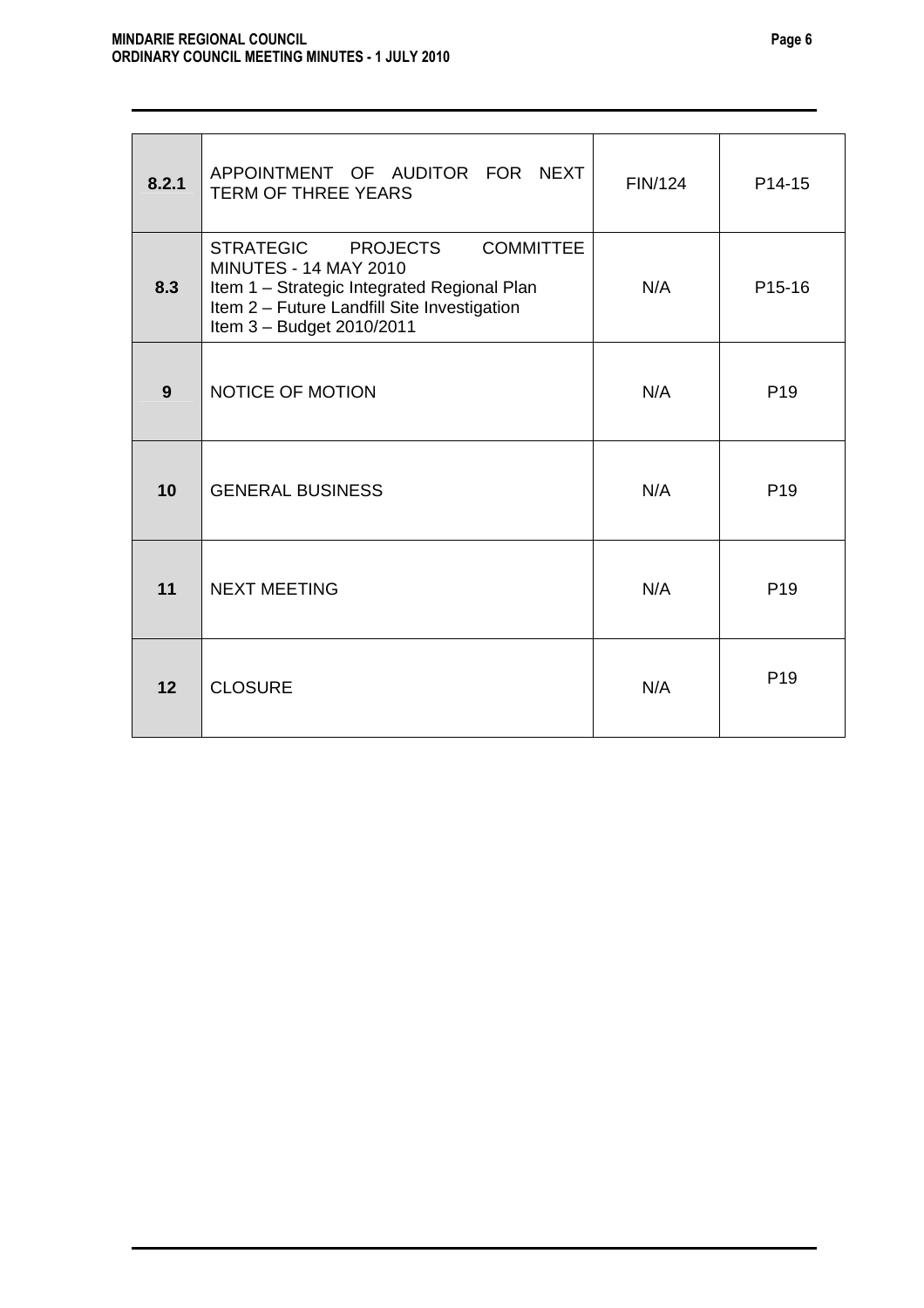# **1 OATHS/AFFIRMATIONS OF ALLEGIANCE AND DECLARATIONS OF OFFICE**

Elections were conducted by the CEO in accordance with the appropriate legislation, and the MRC Constitution.

# • **Appointment of Chair**

 That Cr Russ Fishwick be appointed Chair of Mindarie Regional Council for the period 1 July 2010 to 30 June 2011.

# **(Moved: Cr Butler Seconded: Cr Gray)**

*(Carried: 12/0)* 

# • **Appointment of Deputy Chair**

That Cr Laura Gray be elected Deputy Chair of Mindarie Regional Council, by vote, for the period 1 July 2010 to 30 June 2011.

# **2 QUESTION TIME**

Nil.

# **3 ATTENDANCE AND APOLOGIES**

Refer Page 3.

#### **4 MINUTES**

# **4.1 ORDINARY COUNCIL MEETING – 22 APRIL 2010**

# **MOTION: (Moved: Cr Cooke Seconded: Cr Robbins)**

The Minutes of the Ordinary Council Meeting held on 22 April 2010 have been printed and circulated to members of the Council.

#### **RECOMMENDATION**

**That the Minutes of the Ordinary Council Meeting of Council held on 22 April 2010 be taken as read, confirmed and the Chairman invited to sign same as a true record of the proceedings.** 

# **AMENDMENT TO MOTION**

# **(Moved: Cr Cooke Seconded: Cr Robbins)**

That Council amend Minutes of Ordinary Council Meeting 22 April 2010 as follows:

Minutes page 12 (Item 8.1.1)

insert before "Suspension of Orders" as follows:

"The Mover (Cr Gray) with the consent of the Seconded (Cr Withers) altered the wording of the Recommendation as follows:

(iii) authorise the CEO to adopt the single fee model immediately"

(Against: Cr Boothman, Cr Cooke, Cr Robbins, Cr Stewart)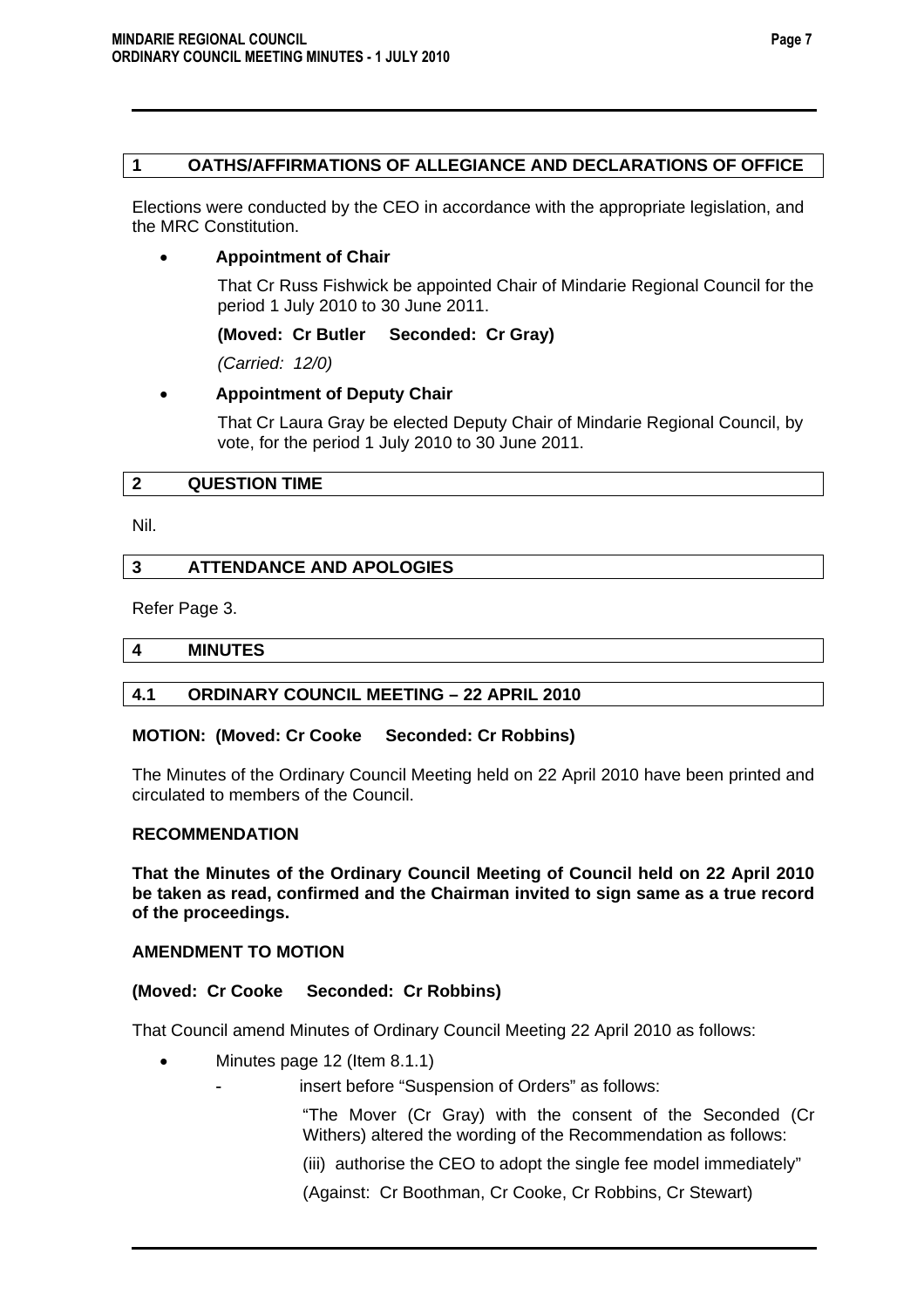The amendment was put to the vote. *(Lost: 5/7)* 

# **AMENDMENT TO MOTION**

# **(Moved: Cr Gray Seconded: Cr Butler)**

That Council amend Minutes of Ordinary Council Meeting 22 April 2010 as follows:

- Minutes page 12 (Item 8.1.1)
	- insert before "Suspension of Orders" as follows:

"The Mover (Cr Gray) with the consent of the Seconded (Cr Withers) altered the wording of the Recommendation as follows:

(iii) Authorise the CEO to present a report to Council Budget Workshop scheduled for 13 May 2010, to consider the immediate adoption of the 'Single Fee' model in Financial Year 2010/2011"

The amendment was put to the vote. *(Carried: 8/4)* 

# **AMENDMENT TO MOTION**

# **(Moved: Cr Robbins Seconded: Cr Cooke)**

That Council amend minutes of Ordinary Council Meeting 22 April 2010 as follows:

- Minutes page 12 (Item 8.1.1)
	- insert after amendment to Wording of the Motion, second dot point as follows:
		- 1. Cr Withers spoke for Motion
		- 2. Cr Cooke and Cr Boothman raised point of order relating to Cr Withers' offensive language in contravention of MRC Standing Orders 8.4(2)

The amendment was put to the vote. *(Carried: 6/6 with Chairman casting vote 'FOR')* 

# **The Substantive Motion as amended as follows was put to the vote**

**That the Minutes of the Ordinary Council Meeting of Council held on 22 April 2010 be taken as read, confirmed and the Chairman invited to sign same as a true record of the proceedings with the following amendments** 

#### **Amendment 1**

**Insert before "Suspension of Orders" as follows:** 

**"The Mover (Cr Gray) with the consent of the Seconded (Cr Withers) altered the wording of the Recommendation as follows:** 

**(iii) Authorise the CEO to present a report to Council Budget Workshop scheduled for 13 May 2010, to consider the immediate adoption of the 'Single Fee' model in Financial Year 2010/2011"**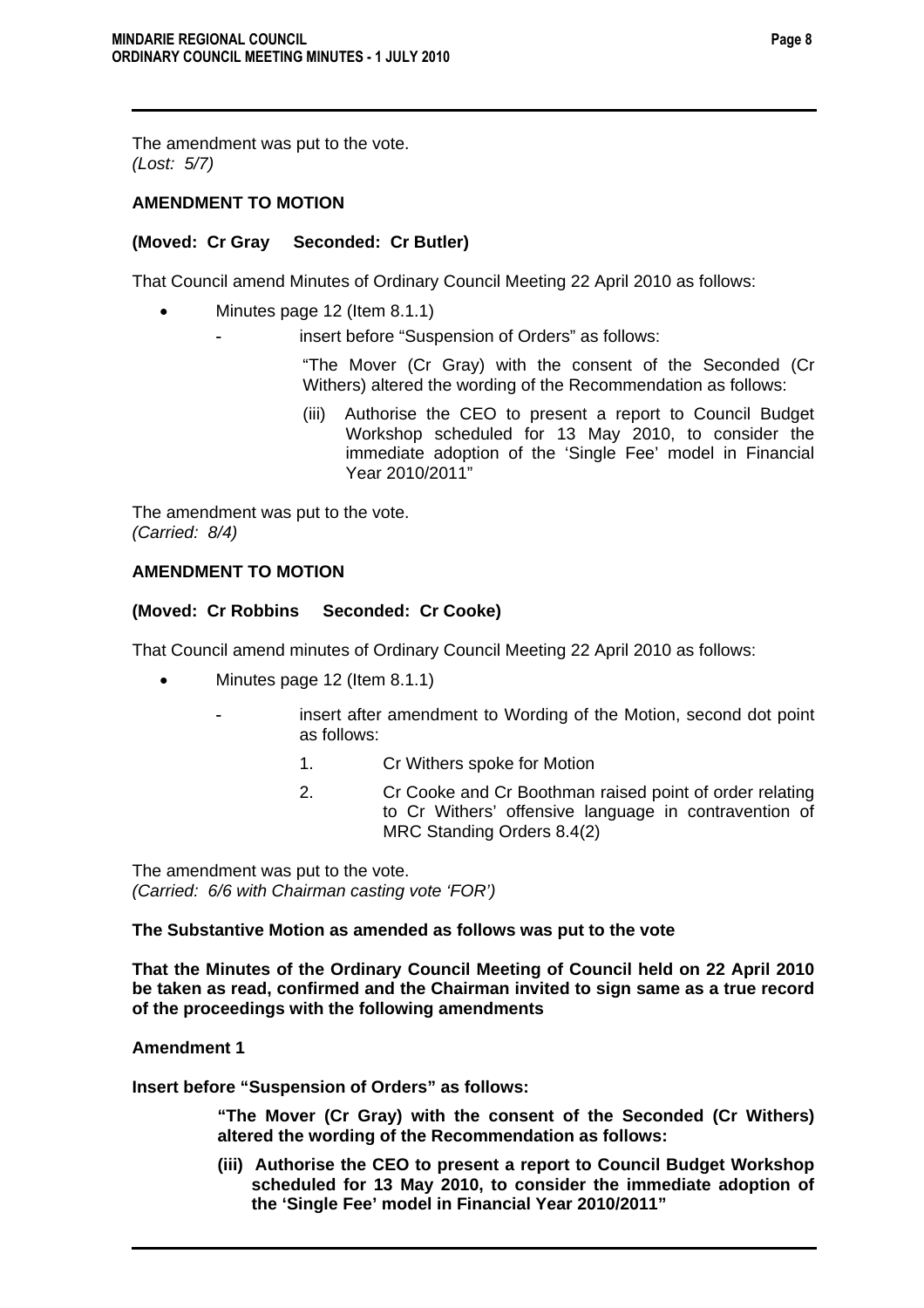# **Amendment 2**

**Insert after amendment to Wording of the Motion, second dot point as follows:** 

- **3. Cr Withers spoke for Motion**
- **4. Cr Cooke and Cr Boothman raised point of order relating to Cr Withers' offensive language in contravention of MRC Standing Orders 8.4(2)**

*(Carried: 8/4) Against: Cr Cooke, Cr Getty, Cr Robbins, Cr Stewart)* 

# **4.2 SPECIAL COUNCIL MEETING – 6 MAY 2010**

# **MOTION: (Moved: Cr Cooke Seconded: Cr Bissett)**

The Minutes of the Special Council Meeting held on 6 May 2010 have been printed and circulated to members of the Council.

# **RECOMMENDATION**

**That the Minutes of the Special Council Meeting of Council held on 6 May 2010 be taken as read, confirmed and the Chairman invited to sign same as a true record of the proceedings.** 

*(Carried: 12/0)* 

# **4.3 SPECIAL COUNCIL MEETING – 24 JUNE 2010**

# **MOTION: (Moved: Cr Getty Seconded: Cr Robbins)**

The Minutes of the Special Council Meeting held on 24 June 2010 have been printed and circulated to members of the Council.

#### **RECOMMENDATION**

**That the Minutes of the Special Council Meeting of Council held on 24 June 2010 be taken as read, confirmed and the Chairman invited to sign same as a true record of the proceedings.** 

The Mover and Seconder proposed the following amendments.

**Amendment No. 1 (page 3)** 

Insert Chairman Cr R Fishwick

#### **Amendment No. 2 (page 7)**

Adjournment

- Delete: Cr Gray

- Insert: Cr Getty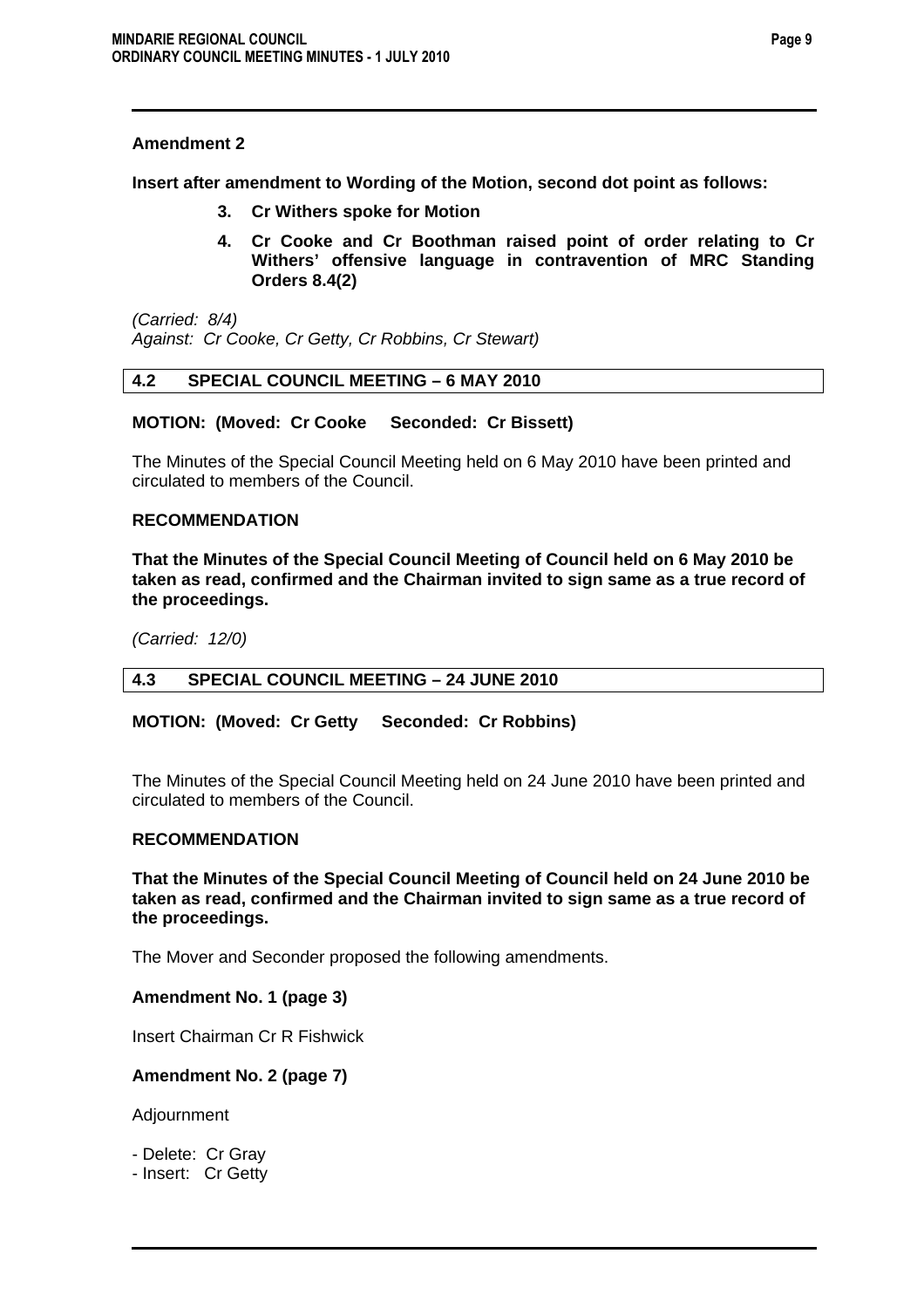# **Amendment No. 3 (page 8)**

After "Cr Robbins... members"

- insert: CEO advised Notice of Motion required

# **Amendment No. 4 (page 10)**

(iii) Insert: Carried (8/4) Insert Voting Against: Cr Getty

(vii) Insert: Carried (9/3) Insert Voting Against: Cr Robbins Delete Voting Against: Cr Cooke

(ix) Insert: Carried (9/3) Insert Voting Against: Cr Getty

# **Amendment No. 5 (page 7)**

Adjournment

Delete: Carried (12/0) Insert: Carried

# **Amendment No. 6 (page 9)**

Amendment (top of page, with respect to (i))

Insert after (Moved/Seconded) "Council discussed the FOR and AGAINST issues related to this Amendment"

# **The Substantive Motion, with Amendments 1 – 6, was put to the vote.**

*(Carried: 10/2) Against: Cr Butler, Cr Hollywood* 

# **5 ANNOUNCEMENTS**

The Chairman thanked Councillors for their support in re-electing him. He then congratulated Cr Gray on her appointment as Deputy Chair.

The Chairman issued a vote of appreciation to Cr MacRae for her service to the Council in her role as Deputy Chair.

The Chairman advised that CONFIDENTIAL items 8.1.3 and 8.1.4 would be dealt with as last agenda items.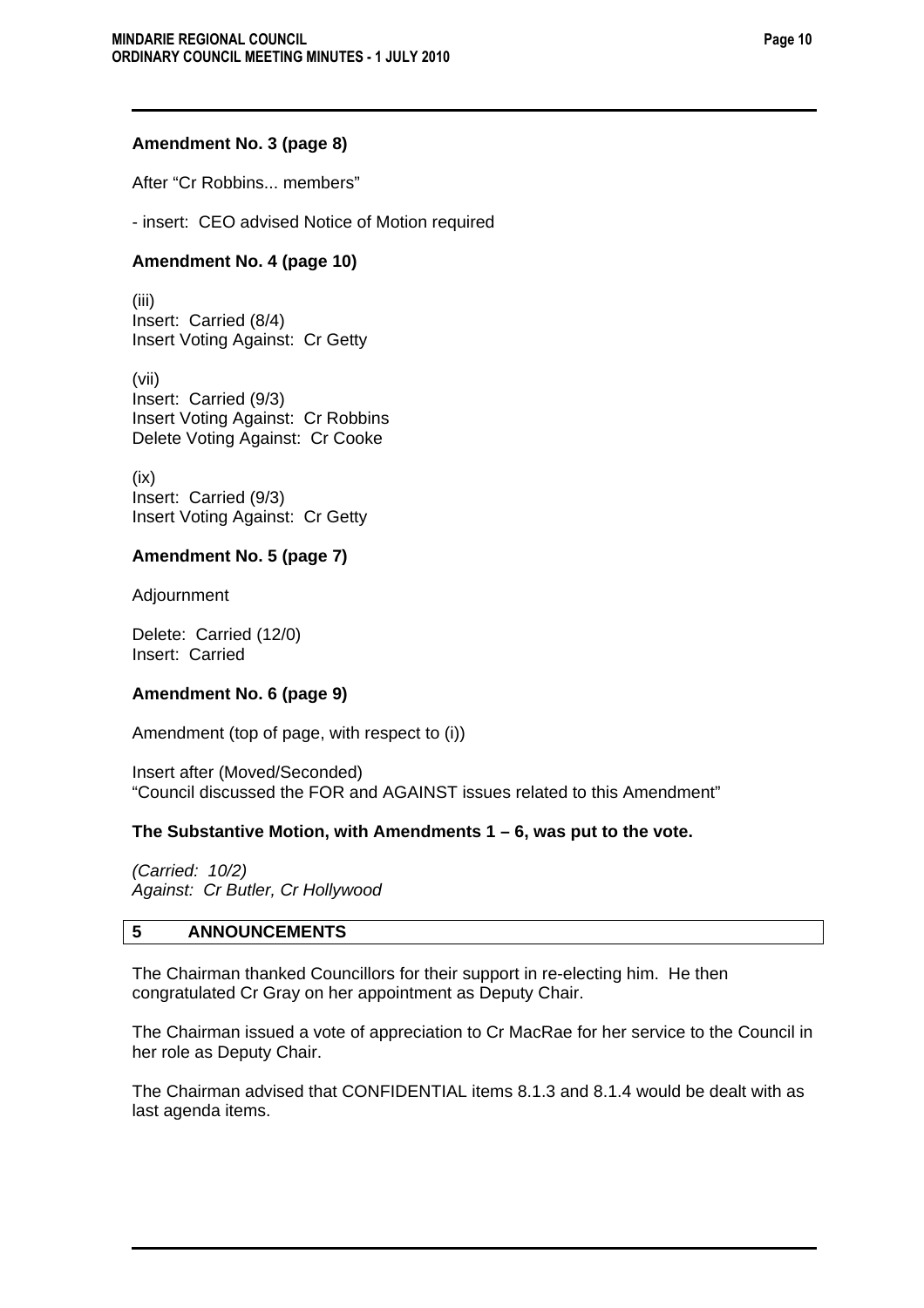# **6 DEPUTATIONS**

Nil.

# **7 BUSINESS FROM A PREVIOUS MEETING TREATED AS AN ORDER OF THE DAY**

Nil.

# **8 REPORTS**

Mr Ian Watkins declared a Financial Interest (consultant fees) in Items 8.1.2, 8.1.3, 8.1.4, 8.3.2.

# **8.1 CHIEF EXECUTIVE OFFICER**

**8.1.1 File No: COR/8** 

# **SUBJECT: BUSINESS REPORT FOR THE PERIOD 23 APRIL 2010 – 4 JUNE 2010**

# **MRC RECOMMENDATION**

**That Council receive this progress report for the period 23 April 2010 – 4 June 2010 against Annual Business Plan 2009/2010.** 

# **AMENDED RECOMMENDATION**

That Council:

- $(i)$  Receive this progress report for the period 23 April 2010 4 June 2010 against Annual Business Plan 2009/2010
- (ii) Receives a Briefing on the MRC's Marketing and Education Plan, and progress against this Plan, prior to the review of the Council's Strategic Plan

# **(Moved: Cr Cooke Seconded: Cr MacRae)**

The CEO undertook to provide the following information, at a later meeting, in response to questions:

- Attendees at ENVIRO 2008, 2006, by Council
- Comprehensive report on Groundwater Management activities

Council agreed that project reports on SWMP projects should be endorsed by Council prior to public release.

# **AMENDMENT TO MOTION**

# **(Moved: Cr Robbins Seconded: Cr Getty)**

(That Council) defer any further action on development of Establishment Agreement until Financial Year 2011/2012.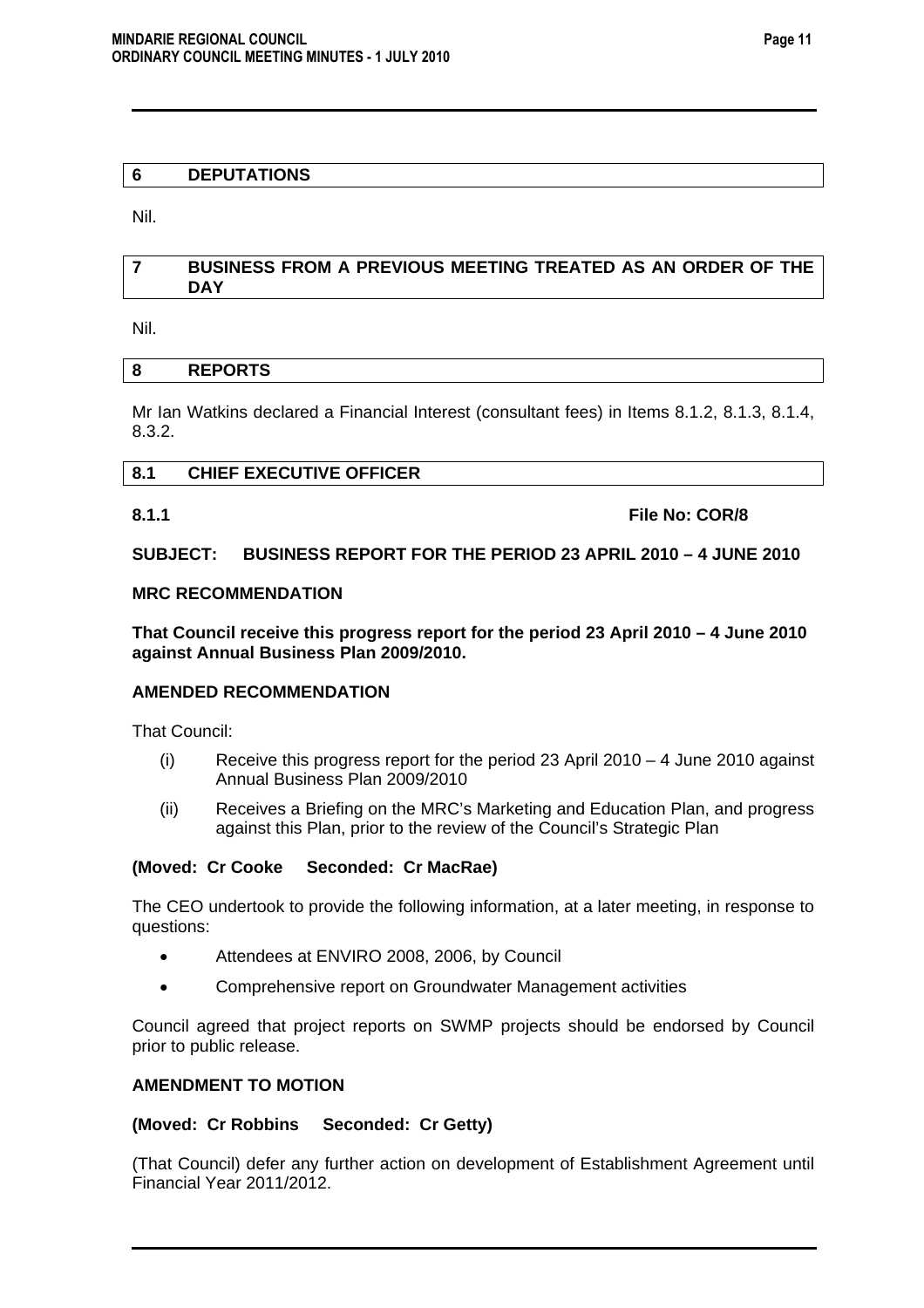Amendment to Motion was put to the vote. *(Lost: 4/8) For: Cr Cooke, Cr Getty, Cr Robbins, Cr Stewart Against: Cr Bissett, Cr Butler, Cr Farrell, Cr Fishwick, Cr Gray, Cr Hollywood, Cr Newton, Cr MacRae,* 

# **Amended Recommendation was put to the vote.**

# **That Council:**

- **(i) Receive this progress report for the period 23 April 2010 4 June 2010 against Annual Business Plan 2009/2010**
- **(ii) Receives a Briefing on the MRC's Marketing and Education Plan, and progress against this Plan, prior to the review of the Council's Strategic Plan**

*(Carried: 11/1) For: Cr Bissett, Cr Butler, Cr Cooke, Cr Farrell, Cr Fishwick, Cr Gray, Cr Getty, Cr Hollywood, Cr Newton, Cr MacRae, Cr Stewart Against: Cr Robbins* 

# **8.1.2 File No: WST/13-02**

# **SUBJECT: RESOURCE RECOVERY FACILITY UPDATE REPORT**

**MOTION: (Moved: Cr Gray Seconded: Cr Farrell)** 

# **MRC RECOMMENDATION**

# **That Council note the RRF update report.**

The Mover and Seconder agreed an amendment as follows: (That Council) receive a report on issues related to the RRF Project Advisory Group

Council noted that BioVision was dealing with issues related to rear lift vehicles.

# **AMENDED MOTION**

That Council:

- (i) Receive the RRF update report
- (ii) Receive a report on issues related to the RRF Project Advisory Group

# **The amended motion was put to the vote.**

# **That Council:**

- **(i) Receive the RRF update report**
- **(ii) Receive a report on issues related to the RRF Project Advisory Group**

*(Carried: 9/3) For: Cr Bissett, Cr Butler, Cr Cooke, Cr Farrell, Cr Fishwick, Cr Gray, Cr Hollywood, Cr Newton, Cr MacRae Against: Cr Getty, Cr Robbins, Cr Stewart*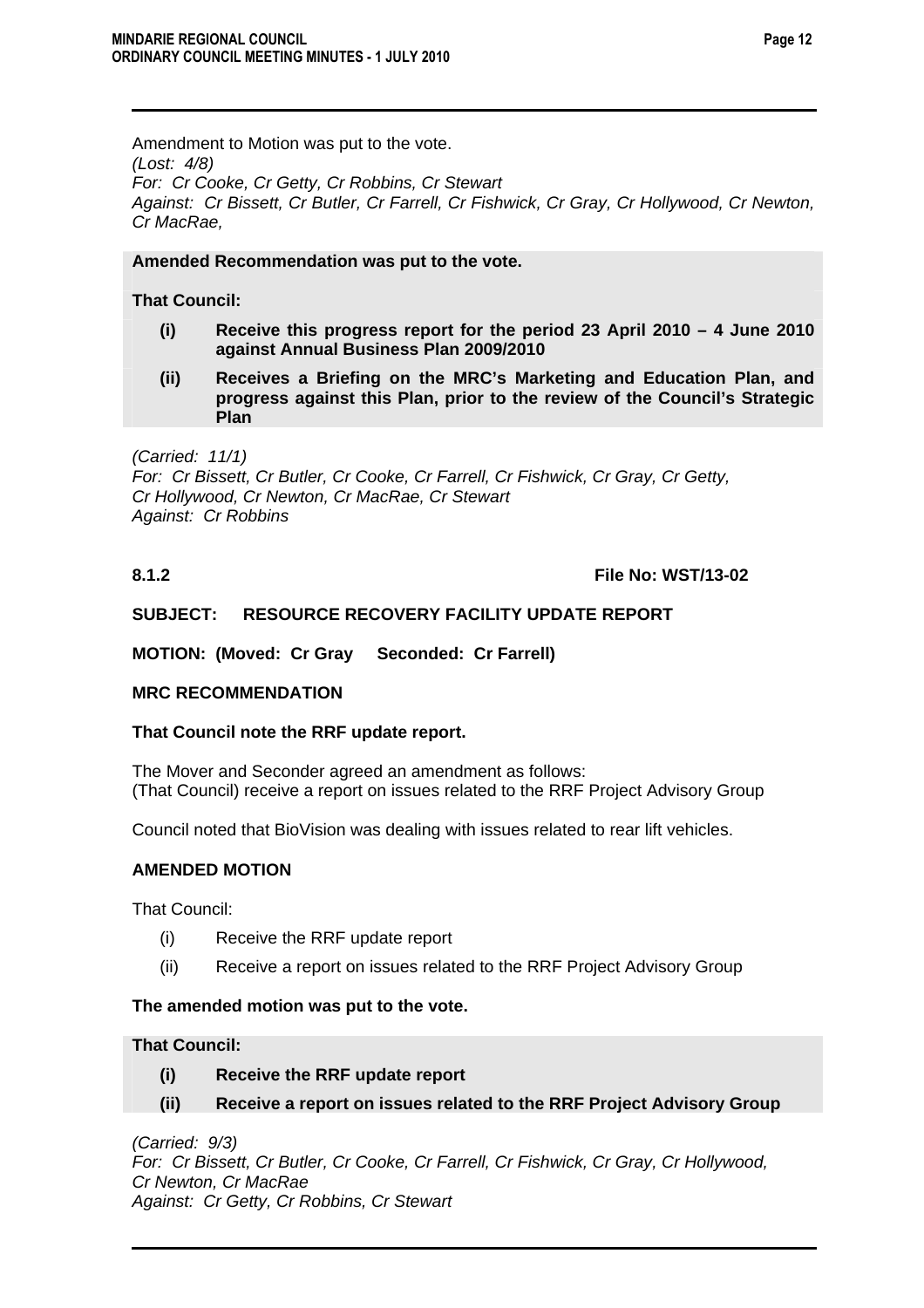**8.1.5 File No: GOV/34** 

# **SUBJECT: AUDIO RECORDING OF MRC COUNCIL MEETINGS**

**MOTION: (Moved: Cr Getty Seconded: Cr Farrell)** 

# **MRC RECOMMENDATION**

**That Council:** 

- **(i) note the investigation and report into a quality audio recording system for MRC Council meetings**
- **(ii) approve the establishment of an audio recording capability for MRC Council meetings**
- **(iii) note the plan to implement this system following the purchase of the recommended audio recording system 'For the Record' for the recording of MRC Council meetings**

Cr Getty requested details of indicative costings. These are as follows:

- 1 x FTR Hearings recording software
- 1 x FTR foot pedal
- 1 x FTR software installation
- 1 x FTR training (Governance Officer)

# **\$4,907.80 plus GST**

1 x Laptop (provided by MRC)

# **\$3,000.00 plus GST (estimate)**

Cr MacRae suggested that consideration of improved meeting procedures should include:

- development of a policy on any audio recording capability
- consideration of usage of a 'real time' screen based tool for 'Recommendation' management

# **PROCEDURAL MOTION**

That, in accordance with MRC Standing Orders, Clause 12.1, Council proceeds to next business.

# **(Moved: Cr Butler Seconded: Cr Hollywood)**

*(Carried: 8/4) For: Cr Bissett, Cr Butler, Cr Farrell, Cr Fishwick, Cr Gray, Cr Hollywood, Cr Newton, Cr MacRae Against: Cr Cooke, Cr Getty, Cr Robbins, Cr Stewart* 

The CEO advised that a further report on this matter of improved meeting procedures, including option such as audio recording, 'real time' screen usage and associated draft policies would be provided to a future meeting.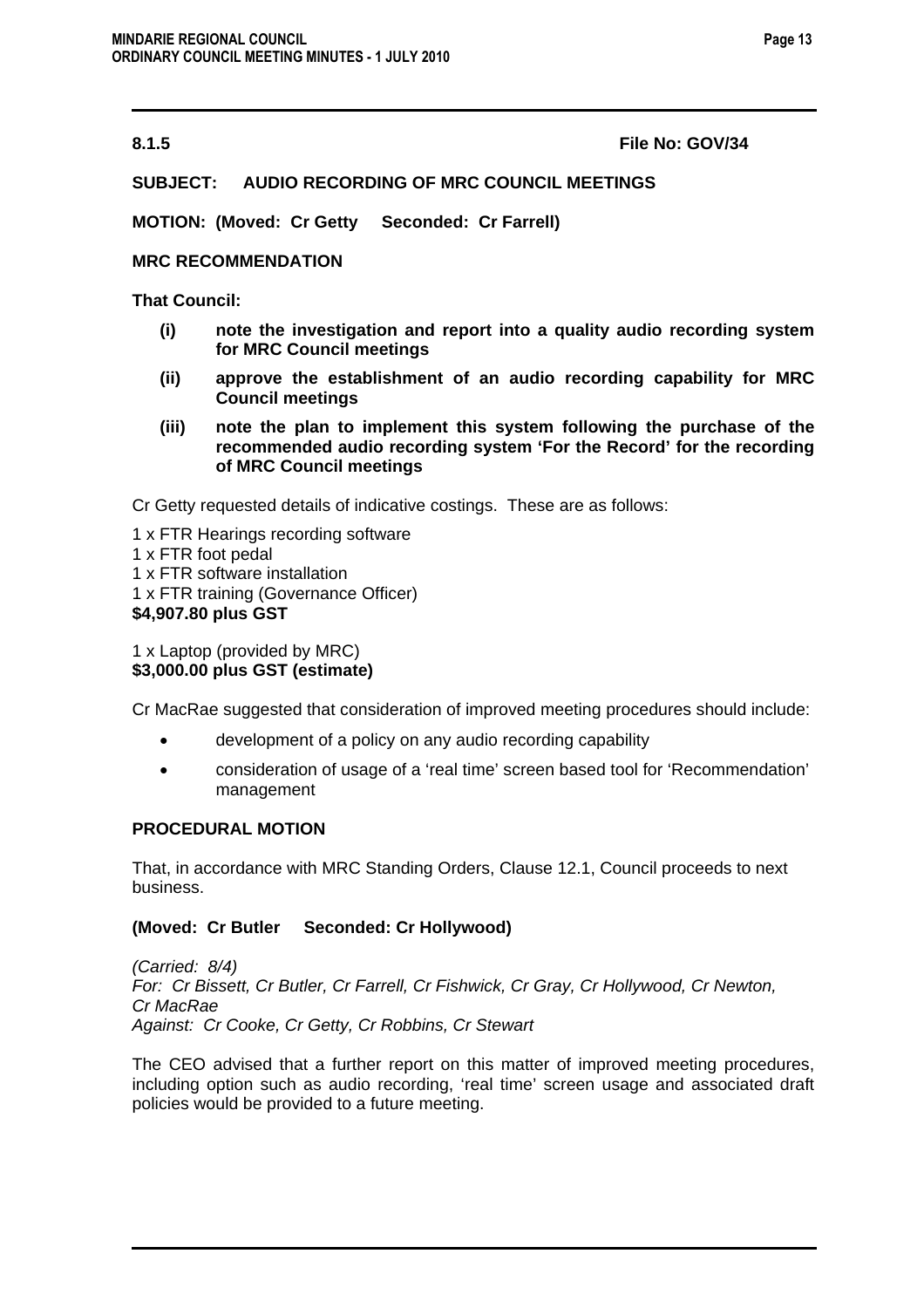#### **8.1.6 File No: FIN/5-02**

# **SUBJECT: FINANCIAL STATEMENTS FOR THE PERIODS ENDED 31 MARCH 2010 AND 30 APRIL 2010**

**MOTION: (Moved: Cr Newton Seconded: Cr Hollywood)** 

Nil discussion.

# **COUNCIL RECOMMENDATION**

**That the Financial Statements as attached at Attachment One and Two for the months ended 31 March 2010 and 30 April 2010 be noted.** 

*(Carried: 12/0) For: Cr Bissett, Cr Butler, Cr Cooke, Cr Farrell, Cr Fishwick, Cr Getty, Cr Gray, Cr Hollywood, Cr Newton, Cr MacRae, Cr Robbins, Cr Stewart* 

#### **8.1.7 File No: FIN/5-02**

#### **SUBJECT: LIST OF PAYMENTS MADE FOR THE MONTHS ENDED 31 MARCH 2010 AND 30 APRIL 2010**

**MOTION: (Moved: Cr Farrell Seconded: Cr Butler)** 

#### **MRC RECOMMENDATION**

**That Council endorse the list of payments made, as per the delegation made to the Chief Executive Officer, for the months ended 31 March 2010 and 30 April 2010.** 

The CEO accepted a task from Council to revise the format of the report to include an 'explanation of work'.

#### **COUNCIL RECOMMENDATION**

**That Council endorse the list of payments made, as per the delegation made to the Chief Executive Officer, for the months ended 31 March 2010 and 30 April 2010.** 

*(Carried: 12/0)* 

*For: Cr Bissett, Cr Butler, Cr Cooke, Cr Farrell, Cr Fishwick, Cr Getty, Cr Gray, Cr Hollywood, Cr Newton, Cr MacRae, Cr Robbins, Cr Stewart* 

#### **8.2 AUDIT COMMITTEE MEETING – 8 JUNE 2010**

#### **8.2.1 Audit Com. Item 1 File No: FIN/6**  File No: FIN/6

# **SUBJECT: AUDIT COMMITTEE MEETING – 8 JUNE 2010**

**MOTION: (Moved: Cr Hollywood Seconded: Cr MacRae)** 

Nil discussion.

**.**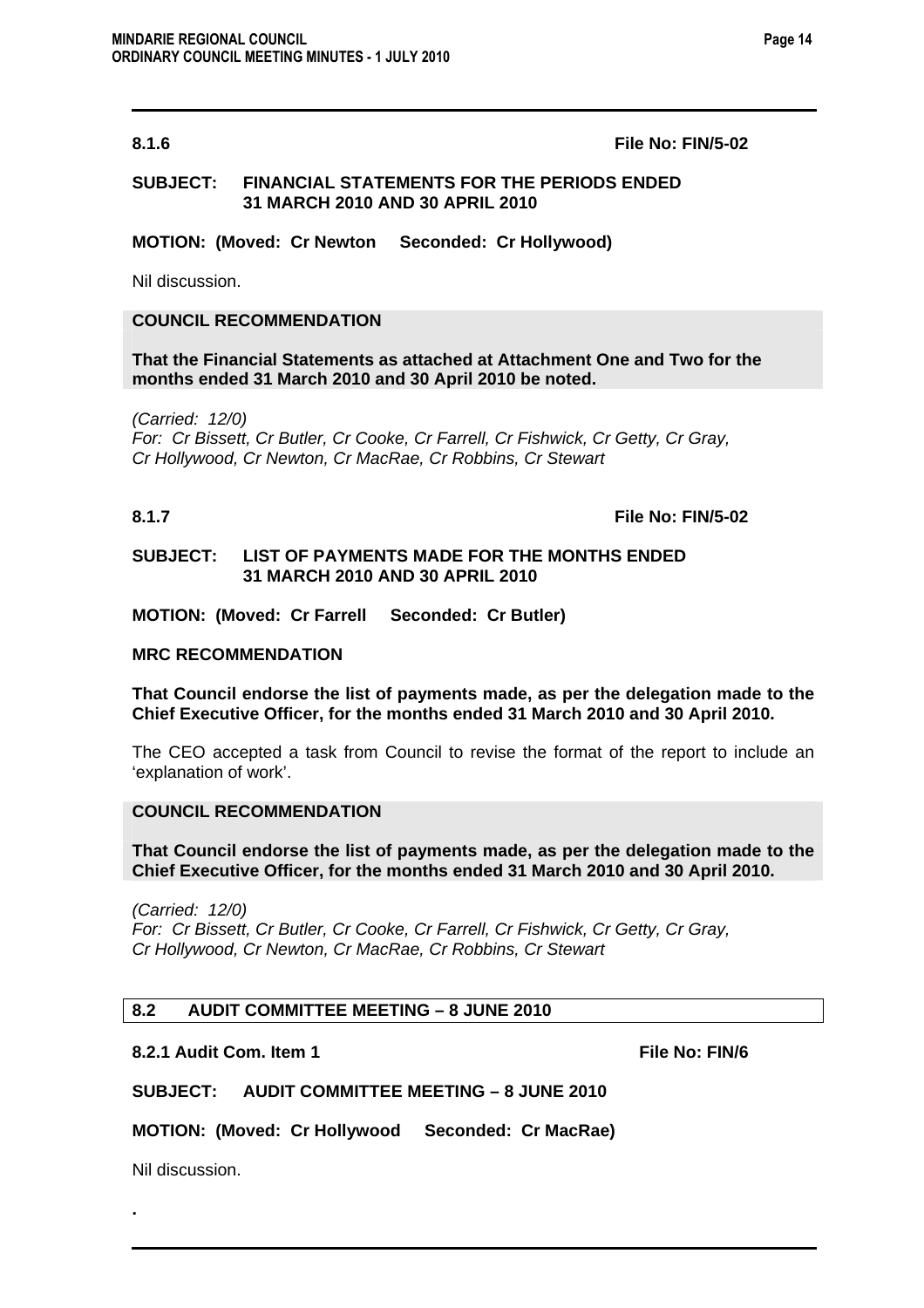# **COUNCIL RECOMMENDATION**

**That Council:** 

- **(i) accept the quotation submitted by Grant Thornton for the delivery of audit services with following characteristics** 
	- • **for a period of three years commencing 2009/2010**
	- • **maximum total hours of 120 hours per year (360 hours total)**
	- • **maximum total cost \$54,750**
- **(ii) appoint Michael Hillgrove and/or alternate partner of Grant Thornton as the auditor for a term of three years to conduct the Annual audits of Mindarie Regional Council for the financial years 2009/2010 to 2011/2012**

*(Carried: 12/0)* 

*For: Cr Bissett, Cr Butler, Cr Cooke, Cr Farrell, Cr Fishwick, Cr Getty, Cr Gray, Cr Hollywood, Cr Newton, Cr MacRae, Cr Robbins, Cr Stewart* 

# **8.3 STRATEGIC PROJECTS COMMITTEE MEETING – 14 MAY 2010**

Council noted advice from the CEO that the appointments for the Committee are as follows:

- Chair: Ms Karen Caple (City of Wanneroo)
- Deputy Chair: Mr Martyn Glover (City of Joondalup)

**8.3.1 SPC Item 1 File No: WST/176** 

# **SUBJECT: STRATEGIC INTEGRATED REGIONAL PLAN**

# **SPC RECOMMENDATION**

**That the Strategic Projects Committee receive the progress report on the development of a strategic integrated regional plan.** 

**8.3.2 SPC Item 2 File No: WST/31** 

**SUBJECT: FUTURE LANDFILL SITE INVESTIGATION** 

**SPC RECOMMENDATION** 

**That this project be discussed at the July Strategic Projects Committee meeting.** 

**8.3.3 SPC Item 3** File No: FIN/9

**SUBJECT: BUDGET 2010/2011** 

**SPC RECOMMENDATION** 

**Draft report with identified changes be presented at the next Budget Workshop for further discussion.**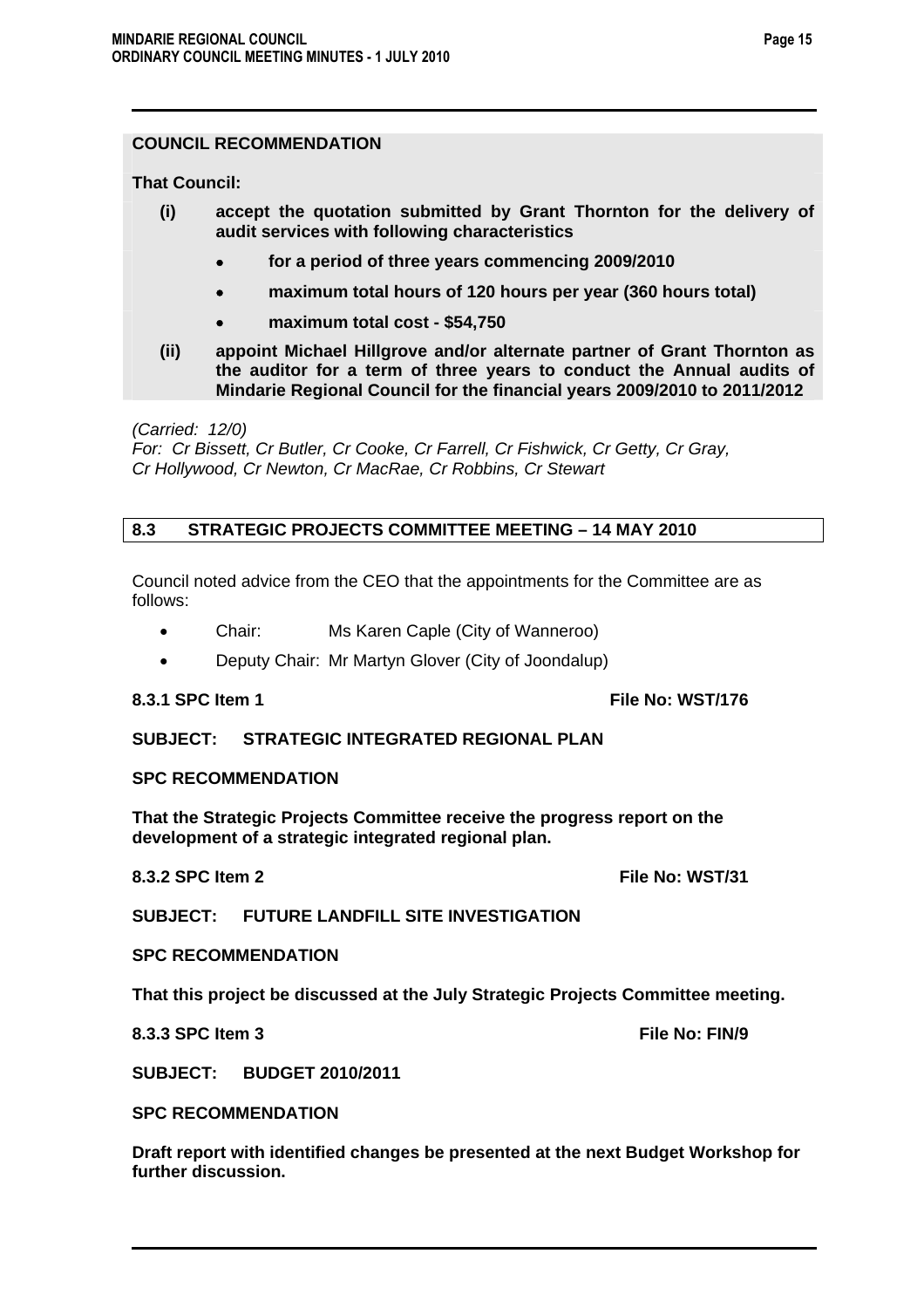# **AMENDMENT**

**That Council receive the Minutes from the Strategic Projects Committee meeting, held on 14 May 2010, consisting of Items 8.3.1, 8.3.2, 8.3.3.** 

**(Moved: Cr Butler Seconded: Cr Gray)** 

*(Carried: 9/3) For: Cr Bissett, Cr Butler, Cr Cooke, Cr Farrell, Cr Fishwick, Cr Gray, Cr Hollywood, Cr Newton, Cr MacRae Against: Cr Getty, Cr Robbins, Cr Stewart* 

# **Departure from Meeting**

Cr Stewart departed 6.50pm.

Closure of meeting to the Public.

# **MOTION: (Moved: Cr Butler Seconded: Cr Gray)**

# **That Council:**

**(i) Close the meeting to the public in accordance with Local Government Act 1995 Section 5.23 (2) (d)** 

*(Carried: 11/0)* 

*For: Cr Bissett, Cr Butler, Cr Cooke, Cr Farrell, Cr Fishwick, Cr Getty, Cr Gray, Cr Hollywood, Cr Newton, Cr MacRae, Cr Robbins* 

**8.1.3 File No: WST/179** 

#### **CONFIDENTIAL ITEM**

**SUBJECT: RRFA WASTE DIVERSION TARGET** 

#### **MRC RECOMMENDATION**

**That Council note the anticipated changes to the Waste Diversion Target in accordance with the RRFA.** 

# **AMENDED MOTION**

That Council receive the report on matters related to Waste Diversion Targets associated with RRF.

**(Moved: Cr Bissett Seconded: Cr Robbins)**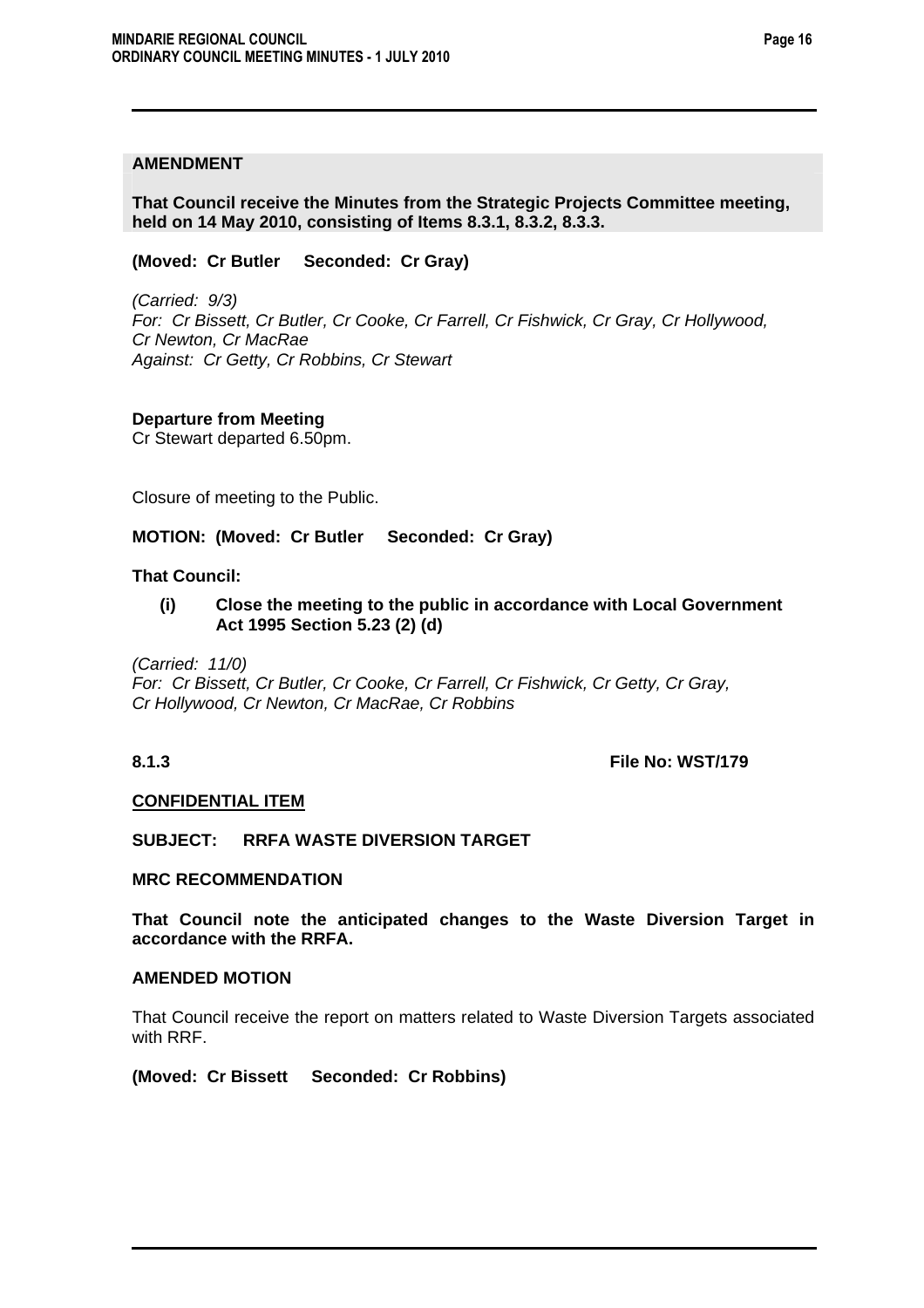Council received a briefing from MRC Project Manager, Mr Ian Watkins, on this matter. Details of this material follows:

During Contract Development -

- (1) February 2005. Worley Parsons tender submission proposed a waste diversion target (WDT) of 71.4% (based on experience at Sorel Tracy-Canada).
- (2) April 2007. Worley Parsons withdraw from the tender process.
- (3) June 2007. SITA replaced Worley Parsons in the BioVision team. SITA raised concerns with the WDT of 71.4% and requested that Annexure E Clause 1 – Waste Characteristics (p.85 of Item 8.1.3) be inserted in the contract.
- (4) Annexure E Clause 1 of the RRFA recognised that the contract WDT was based on a theoretical assumption that if the Mindarie Regional Council (MRC) RRF processed Sorel Tracy waste, then there should be a WDT of 71.4%; however, recognised that there was likely to be a difference between Sorel Tracy waste and Perth waste composition. If there was a significant difference between the waste composition then BioVision would have an opportunity to reassess the contractual WDT at the end of the Commissioning period.
- (5) This contract amendment was tabled at the Special Council Meeting of 27 June 2007, along with numerous other changes to the Contract. In comparison to other contract amendments, this particular issue was not given significant coverage; however, was clearly covered in the meeting documents.
- (6) The inclusion of the change to Annexure E was again covered in the Special Council meeting of 29 August 2007 in the Table of Amendments 24 April 2007 to 23 August 2007.
- (7) This matter was again covered in September 2007 as part of the 'Road Show" presentations to all member Councils prior to the Member Council Financial Guarantees being signed.
- (8) In November 2007 the RRFA (contract) was signed.

During Construction -

- (9) October 2008 and January 2009 BioVision highlighted the difference between Sorel Tracy and Perth waste.
- (10) June 2009 Agreement to assess WDT over a 12 month period.
- (11) BioVision need MRC Agreement to a change in the WDT or go through the dispute resolution process in the RRFA.
- (12) Composter cracks have resulted in the facility shutting down for an extended period hence agreement to assess the WDT over a 24 month period.

Current Activities -

- (13) BioVision is in the process of developing a detailed methodology for assessing the final WDT.
- (14) MRC is in the process of appointing an independent consultant to review the BioVision documentation and comparing Sorel Tracy waste with Perth waste.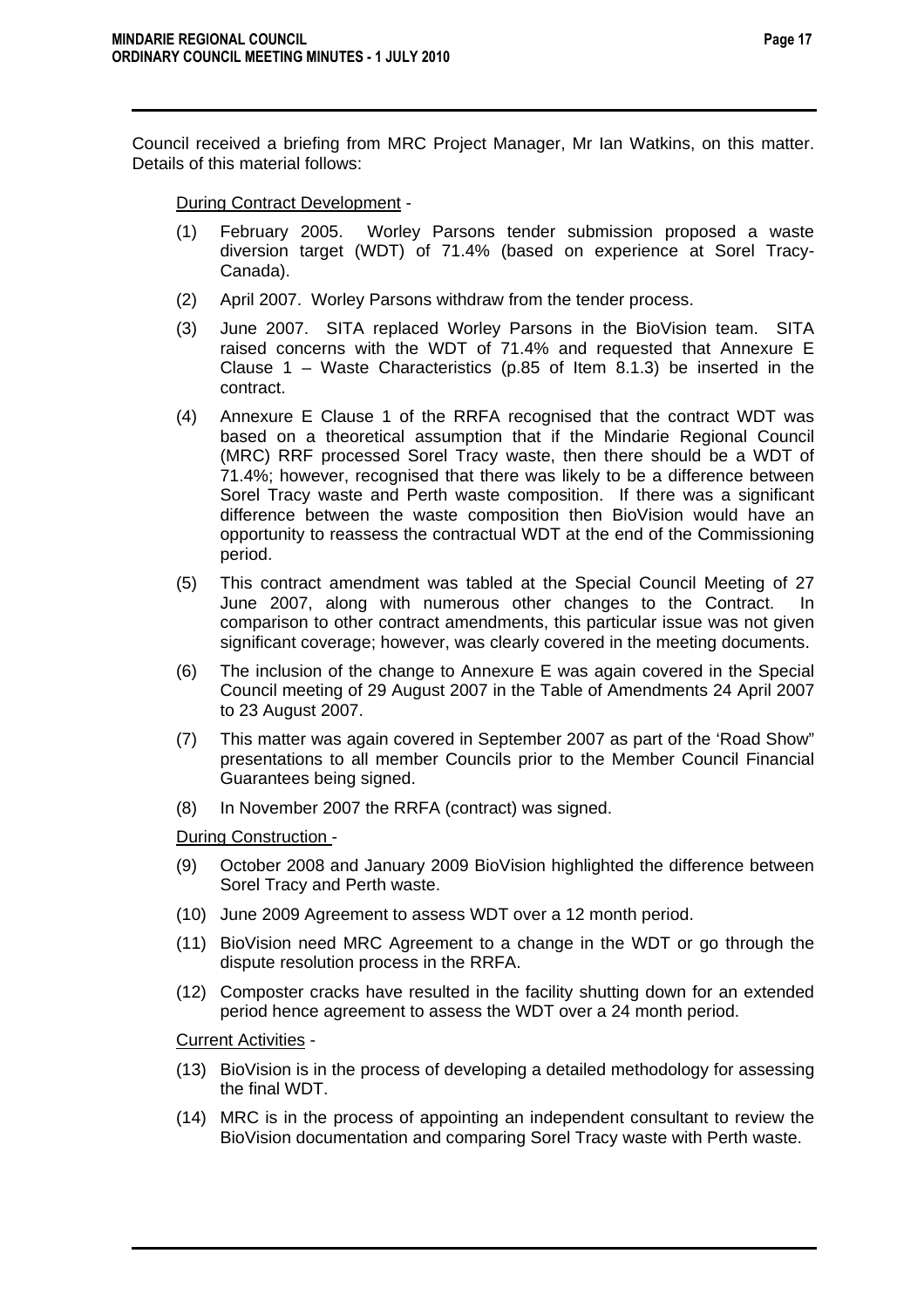# Financial Implications -

(15) Cost implications to the MRC will only be known once the final WDT has been determined.

The RRF Gate fee impact at a WDT of 55.51% is presented in the July 2010 Agenda report (p.91).

The impact on the operational costs at the landfill will only be the variable cost per tonne as the fixed costs have already been covered by the budgeted tonnes throughout the year.

The true financial impact to the business will only be the additional variable costs at Tamala Park.

#### General Comments -

(16) The WDT is only marginally impacted by performance of the facility.

What we put into the facility has the most significant impact on the WDT.

If you put lemons in, you will get lemons out.

It is for the MRC and member Councils to adjust what we deliver to the facility if we want to significantly impact the WDT.

Council requested the CEO to provide, inter alia, a detailed report on 'Future Mitigation Measures' (page 90 the Agenda, refers) as well as the financial implications.

# **Amended Motion put to the vote.**

# **That Council received a briefing from MRC Project Manager, Mr Ian Watkins, on this matter. A copy of this briefing is attached to and forms part of these minutes.**

*(Carried: 10/1) For: Cr Bissett, Cr Butler, Cr Cooke, Cr Farrell, Cr Fishwick, Cr Gray, Cr Hollywood, Cr Newton, Cr MacRae, Cr Robbins Against: Cr Getty* 

# **8.1.4** File No: WST/31

# **CONFIDENTIAL ITEM**

**SUBJECT: FUTURE LANDFILL SITE INVESTIGATION AND PROPOSAL TO PURCHASE LAND** 

**MOTION: (Moved: Cr Gray Seconded: Cr Bissett)** 

#### **MRC RECOMMENDATION**

**That Council:** 

- **(i) note the progress report on investigations to identify a suitable replacement landfill for Tamala Park**
- **(ii) approve the Business Plan for the purpose of giving Statewide public notice under the Local Government Act and to consider any submissions and whether to proceed with the transaction at the next available meeting**